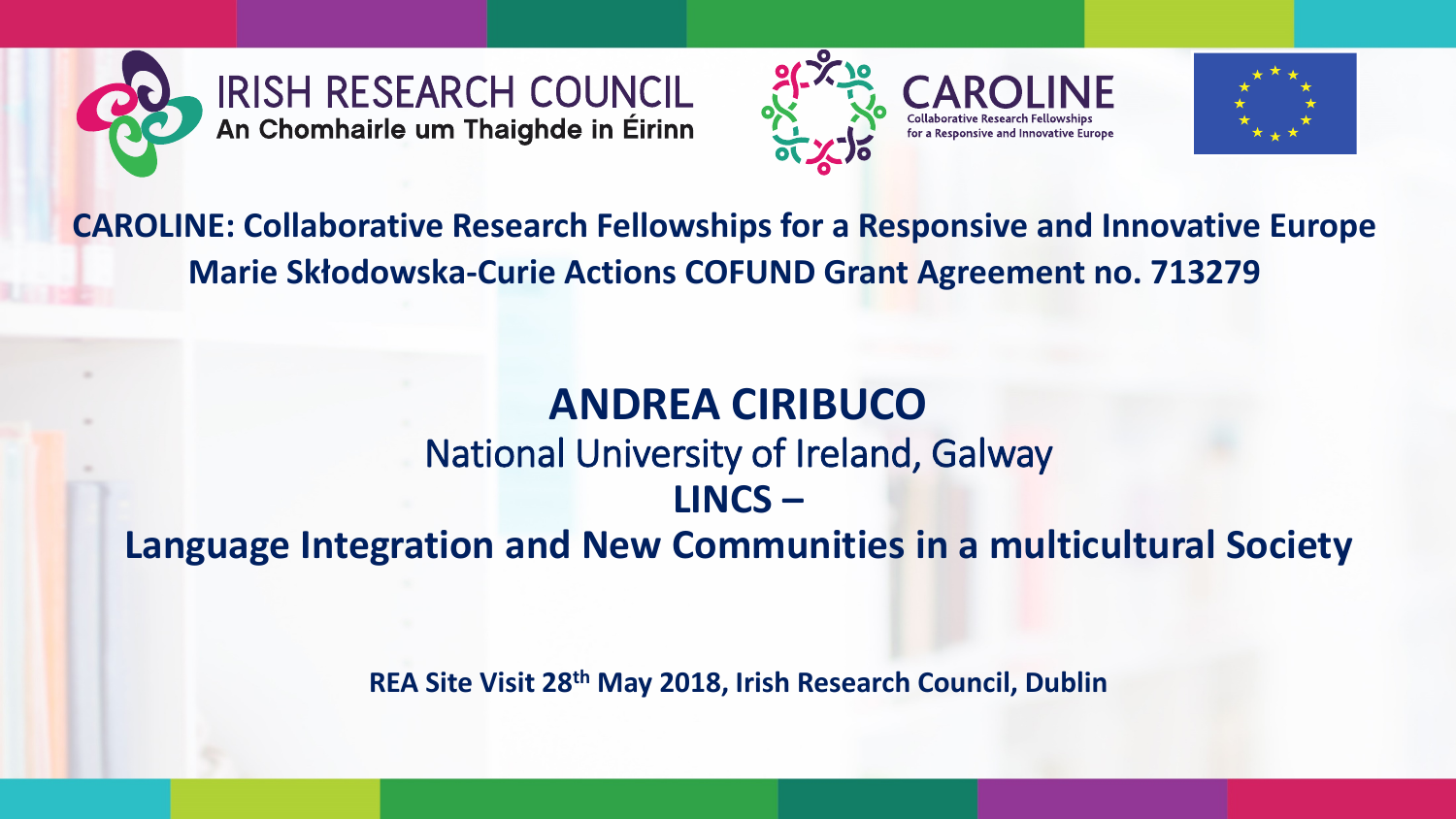#### Professional background

- PhD, NUI Galway 2011-2015 *"Emanuel Carnevali's Cultural Translation: An Italian in Modernist America"*
- History and Culture of the Italian diaspora
- Migrant Literature
- **Translingualism** life in a new language: potential and pitfalls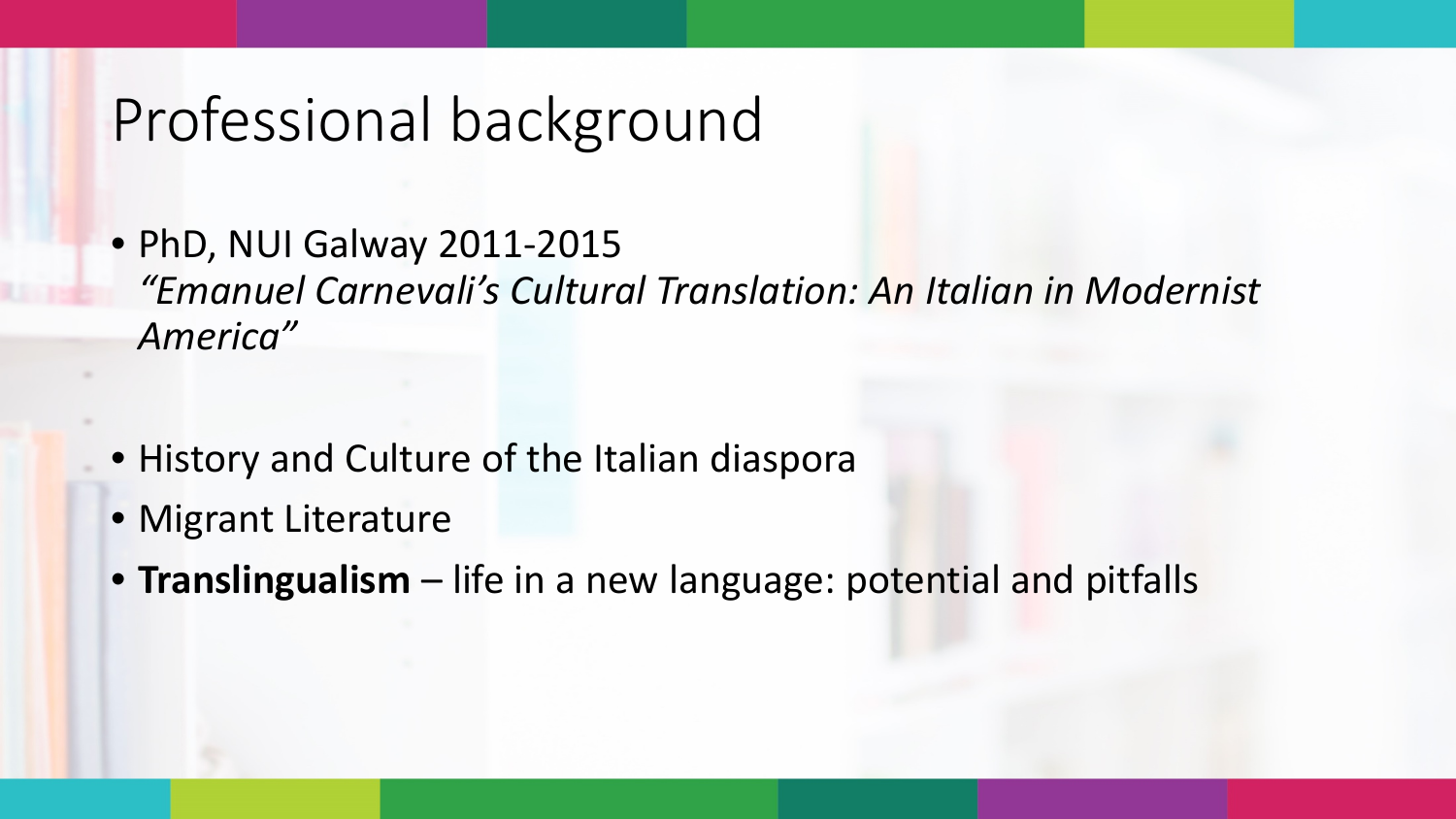## The Project

- Context: EU migrant and refugee crisis
- Theoretical framework: sociolinguistics / translation studies / literary and cultural studies
- How do migrants **make sense of the new environment**, and how do they **position themselves in it**, using a new language?
- What **translation/non-translation** is evident what remains in the home language and never moves to the new language? **How can those 'untranslatable' elements** become part of the landscape?
- What **economic opportunities** are created by language learning, and what part do the migrant's personal story and background have in that?
- What are the opportunities and the difficulties for migrants entering the world of literary, musical, filmic or theatrical production? How does a migrant understanding of the new landscape translate into art?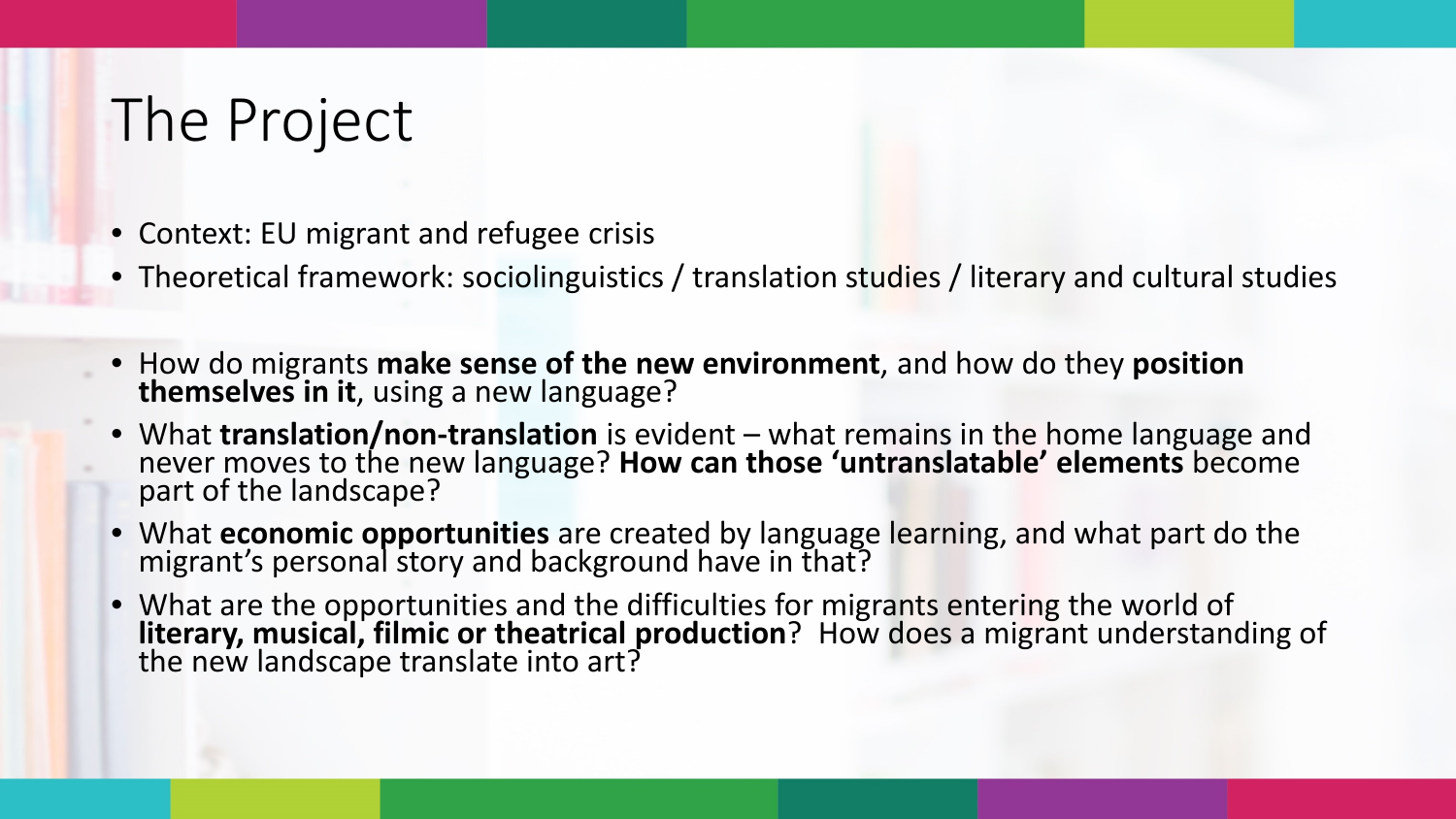#### Partner organisations



<http://www.nuigalway.ie/italian/> [www.tamat.org](http://www.tamat.org/)

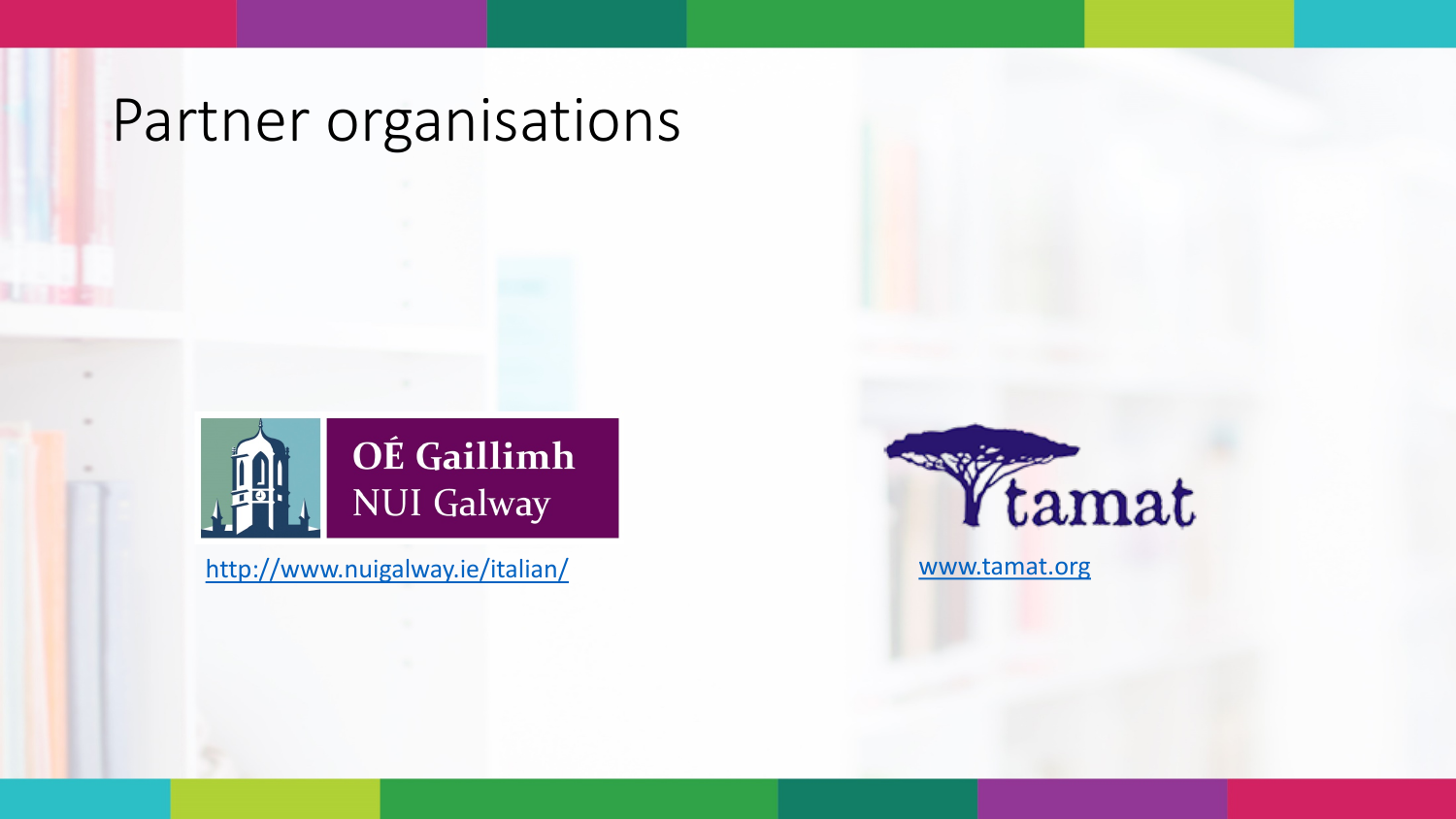#### Progress to date

- **Interviews**
- Recordings of language classes
- Two groups of migrants, aged approximately 18-45, recently entered Italy and residing in the Perugia area. Countries of origin include, but are not limited to: Nigeria, Cote d'Ivoire, Cameroon, Mali, Senegal. Proficient in English/French (depending on country of origin) and in different African languages (Bambara, Mandinka, Edo, Igbo etc.) depending on area of origin.
- Participants are currently engaged in **vocational training** *and/or* projects whose aim is to facilitate integration using **creativity and the arts**.
- 4 conference papers accepted
- Article on the vocabulary of food as a vehicle for professional/social integration (*in progress*)
- Article on a dance-based arts project for African asylum seekers, analysed both in terms of socialization and translingual authorship (*in progress*)

# PREFETTURA DI PERUGIA WELCOME **MMIGRATI**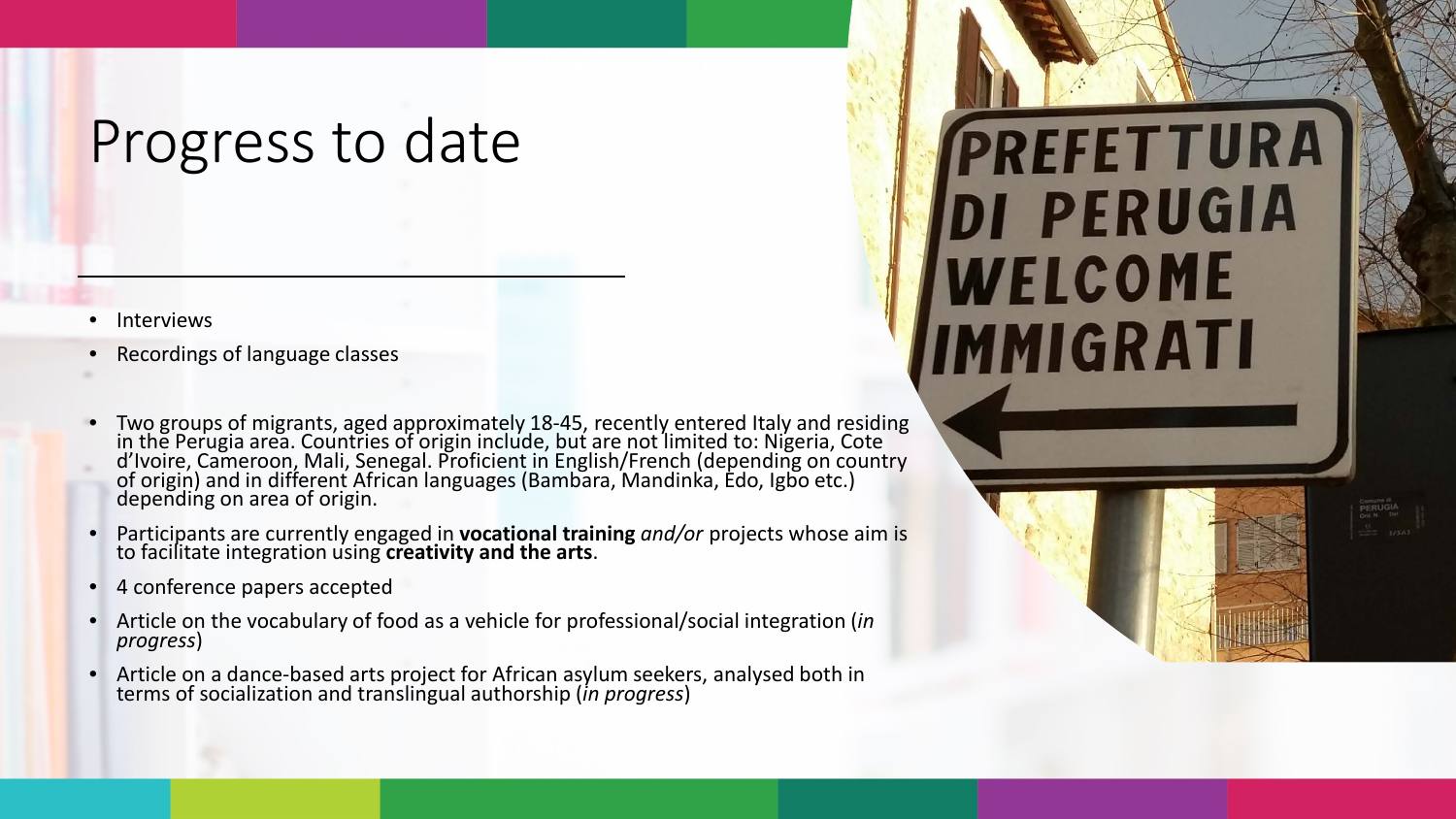# **Training** activities

- Language teaching for asylum seekers and refugees
- Assistance in project writing
- Event organisation
- Community Outreach